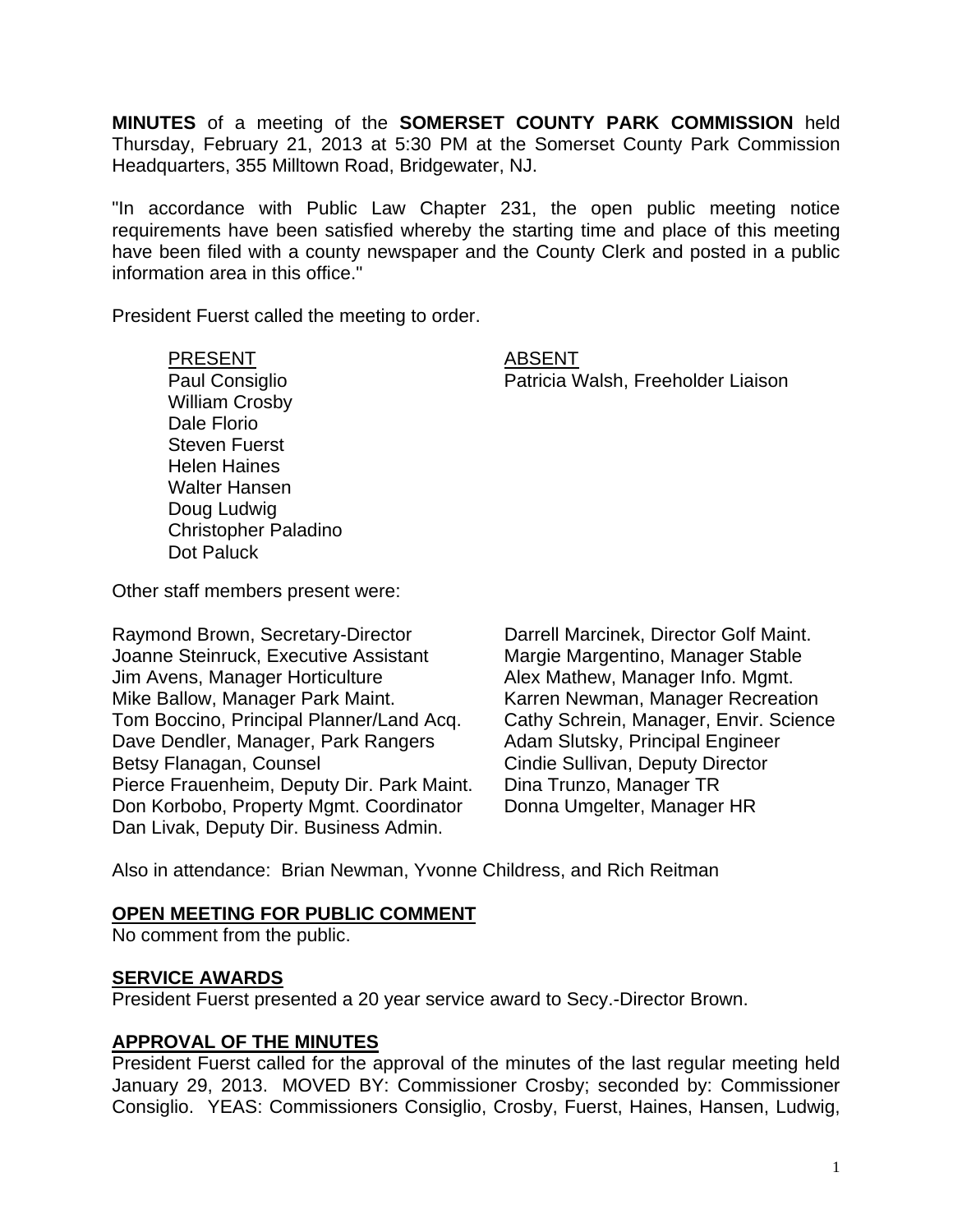Paladino, Paluck, and President Fuerst. NAYES: None. ABSTAIN: Commissioner Florio. ABSENT: None.

#### **APPROVAL OF BILLS FOR PAYMENT Resolution R13-013 - Payment of Claims**

Resolution authorizing payment of bills for \$2,361,247.12 comprising of check numbers 228754-228760, 229989-229992, 228382-228446, 228688-228753, 228770-228846, 229498-229562, and 229739-229816. MOVED BY: Commissioner Consiglio; seconded by: Commissioner Paladino. YEAS: Commissioners Consiglio, Crosby, Haines, Hansen, Ludwig, Paladino, and Paluck. NAYES: None. ABSTAIN: Commissioner Florio and President Fuerst. ABSENT: None.

# **DIRECTOR'S REPORT**

Director Brown submitted a report for the month of January 2013.

## **COMMISSIONER CORRESPONDENCE**

- 1. E-mail from Assemblyman Ciattarelli thanking the Park Commission for adopting, at the October 2012 meeting, Resolution R12-063 for supporting sustainable state funding for preservation and stewardship of open space, parks, farmland, and historic sites.
- 2. Copy of Franklin Township's Resolution supporting sustainable state funding for preservation and stewardship of open space, parks, farmland, and historic sites in New Jersey.
- 3. E-mail from a resident regarding the speed limit on East Mountain Road, specifically regarding vehicular accidents with wildlife. He is proposing that the speed limit be reduced to 25 and asked if the Park Commission would write a letter to support a proposal, adopt a resolution, and/or attend a town meeting.

# **CONSENT AGENDA**

## **RESOLUTIONS**

The following resolutions were MOVED BY: Commissioner Hansen; seconded by: Commissioner Consiglio. YEAS: Commissioners Consiglio, Crosby, Florio, Haines, Hansen, Ludwig, Paladino, Paluck, and President Fuerst. NAYES: None. ABSENT: None.

## **Resolution R13-014 – Designation of Petty Cash Custodians for 2013**

Resolution establishes the amounts for petty cash for specific departments.

## **Resolution R13-015 – Designation of Bank Depositories for 2013**

Resolution designates the 2013 bank depositories.

## **Resolution R13-016 – Award of Second and Final Year for Golf Course Accessories**

Resolution awards a second and final year contract to Grass Roots, Inc. The cost is not to exceed \$11,000.00.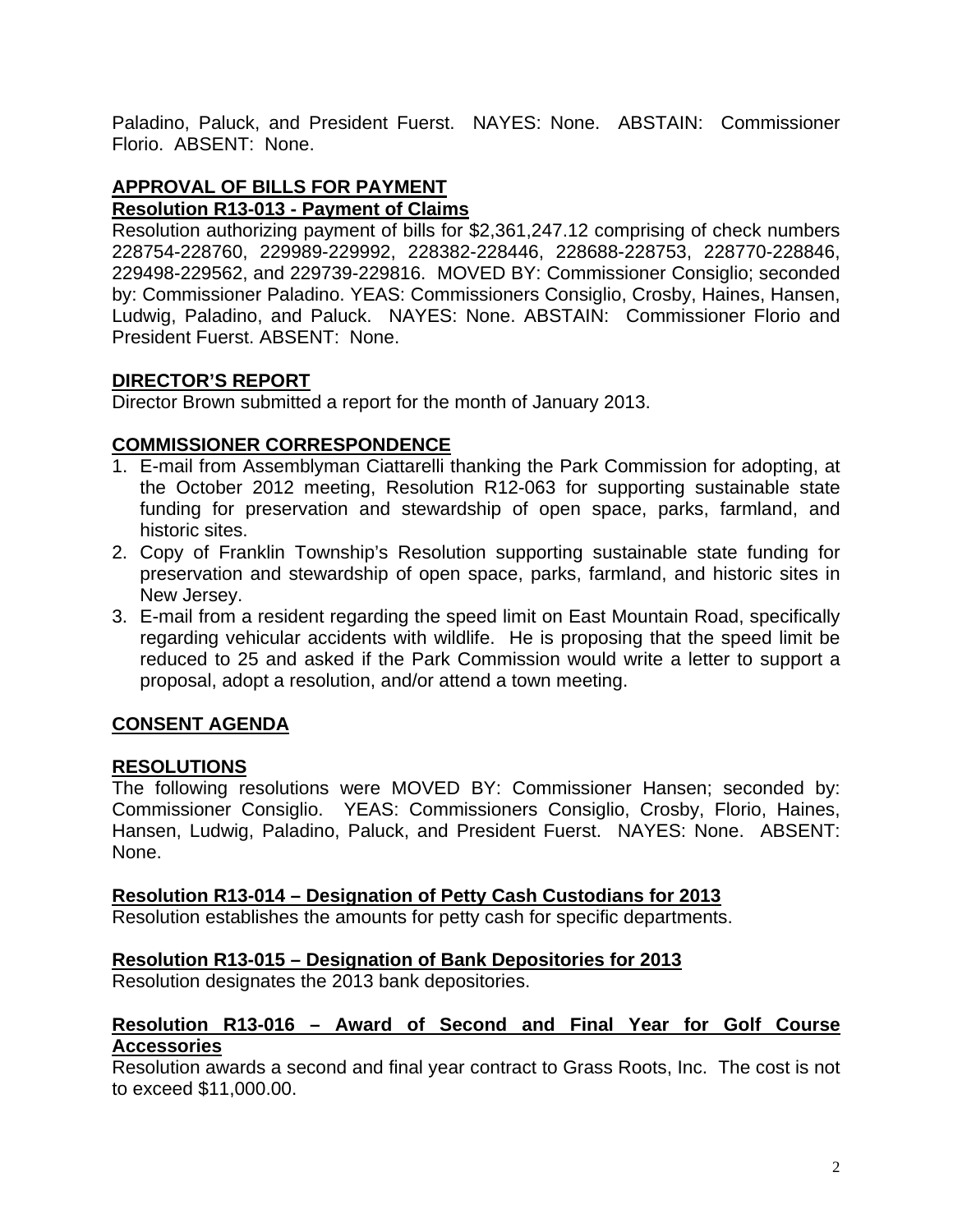## **Resolution R13-017 – Award of Second and Final Year for Irrigation Repair Parts**

Resolution awards a second and final year contract to John Deere Landscapes and Storr Tractor Company.

#### **Resolution R13-018 – Award of Contract for Computerized Club Fitting**

Resolution awards a contract to Callaway Golf Sales from January 1, 2013 through December 31, 2017.

### **Resolution R13-019 – Award of First Year of a Five-Year Contract for Golf Shop Resale Merchandise**

Resolution awards a contract to Callaway Golf, Nike Golf, Horungs Golf Products, Sundog Eyewear, Bridgestone Golf, Inc., Lee Wayne Corporation, Perry Ellis International/Supreme International/Callaway Apparel, Green Grass One, Callaway, So Ho Office, Recreational Marketing, Inc., Cobra Golf/Puma North America, and HA Sheldon Canada LTD.

### **Resolution R13-020 – Award of Third Year of a Three-Year Contract for Electrical Services**

Resolution awards a third-year contract to MTB Electric, LLC as the primary vendor.

## **COMMITTEE REPORTS**

#### **FINANCE/BUSINESS ADMINISTRATION**

Commissioner Florio, Chair of the Committee, submitted a report for the month of January 2013.

Commissioner Florio reported that the Finance Committee met with senior staff last week regarding the proposed 2013 budget. The Committee also met with the County's Finance Committee to present the Commission's draft budget. The final budget will be discussed in detail at the March 14 Work Session. The recommended budget will be ready to adopt at the March 21 Park Commission meeting.

## **HUMAN RESOURCES**

Commissioner Consiglio, Chair of the Committee, submitted a report for the month of January 2013.

Donna Umgelter, Manager, Human Resources reported that the spring hiring season has begun. Preparations have also begun for this year's safety training with assistance from the County and the Joint Insurance Fund.

## **LEISURE SERVICES**

Commissioner Ludwig, Chair of the Committee, submitted a report for the month of January 2013.

Cindie Sullivan, Deputy Director reported that she has met with Commissioner Ludwig to update him on the department and events. Cindie and Pierce will be providing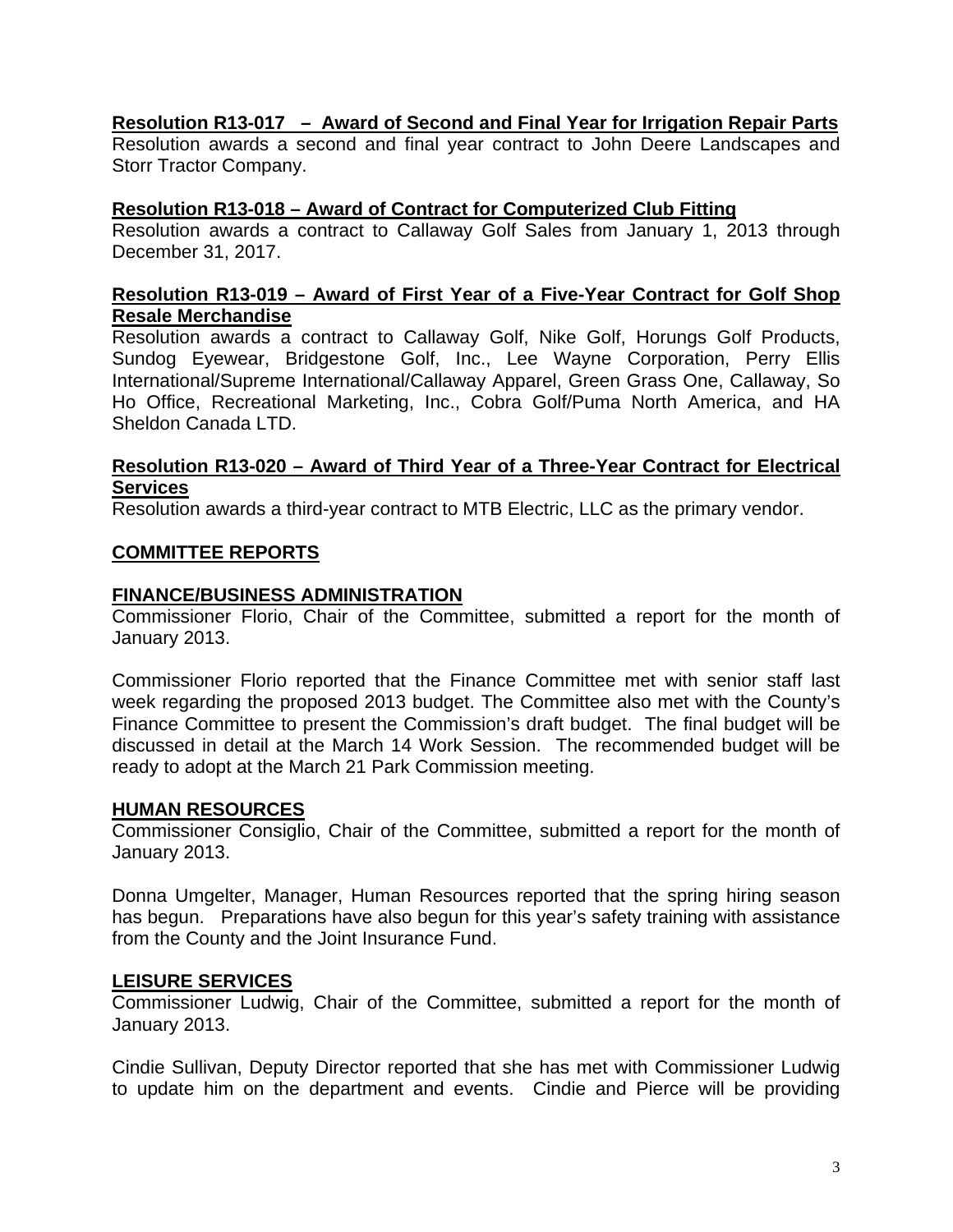Commissioner Ludwig a tour of the facilities in April and invited anyone else that wishes to attend. In Dina's absence Cindie reported that registration for Camp Okee Sunokee was held and 30 of the 40 openings are booked. Before a new camper attends Dina completes an assessment to evaluate their functional ability in areas including, but not limited to, social skills, behavior, and recreation/leisure skills. Each year there are approximately 10 to 12 new children.

Karren Newman, Manager Recreation reported that Yoga is full and the walkers continue. The walkers will be attending a tour at Duke Farms. Today was the opening of bids for pyrotechnic display and no bids were received. Karren mentioned that it might be due to new regulations which require a blast permit. Karren will discuss this further with the local Fire Marshall and discuss further at the March Work Session.

Cathy Schrein, Manager Environmental Science reported that there is a cross-over of program participants from the paddling programs to other adult oriented programs. Cathy commented that many of the previous campers from the TR programs are now enrolling in the EEC camp programs. Maple sugaring continues on Saturday and Sunday for the next three weekends.

Marge Margentino, Manager Stable reported that the second half of the winter session was pushed back due to the extreme cold weather. Summer workshops are planned and registration will be held on March 16. Dina Trunzo has provided orientation for the volunteers for the T.R.A.I.L.S. program. Several riders have been mainstreamed into the regular rider programs. Clean up from Super Storm Sandy continues and one structure is still in need of repairs. Due to the pavilion needing repairs, the pony parties have been downsized to one a weekend. Staff has participated in educational training and a grant from the Park Foundation has allowed the Stable to purchase a harness and a wheelchair accessible carriage for a therapeutic driving program.

## **GOLF MANAGEMENT**

Commissioner Paluck, Chair of the Committee, submitted a report for the month of January 2013.

Darrell Marcinek, Director of Golf Maintenance reported that Quail Brook and Spooky Brook Golf Courses will open on Friday, March 1. Warrenbrook will open on March 29 weather dependent. The golf rounds in February are slightly below last year's number. Maintenance work continues on storm clean up. Warrenbrook trees are 75% cleared away.

Commissioner Paluck reported that the USGA is retiring the U.S. Men's Amateur Public Links and U.S. Women's Amateur Public Links championships after the completion of the 2014 championships. The USGA was formed as an association of member clubs in 1895; therefore, when they started holding national championships, entry into them was by being a member of a member club. In 1922, with the growth of public golf, they initiated a Public Links Championship for men and followed in 1976 with a Women's Public Links Championship. In 1979, with the exception of the Public Links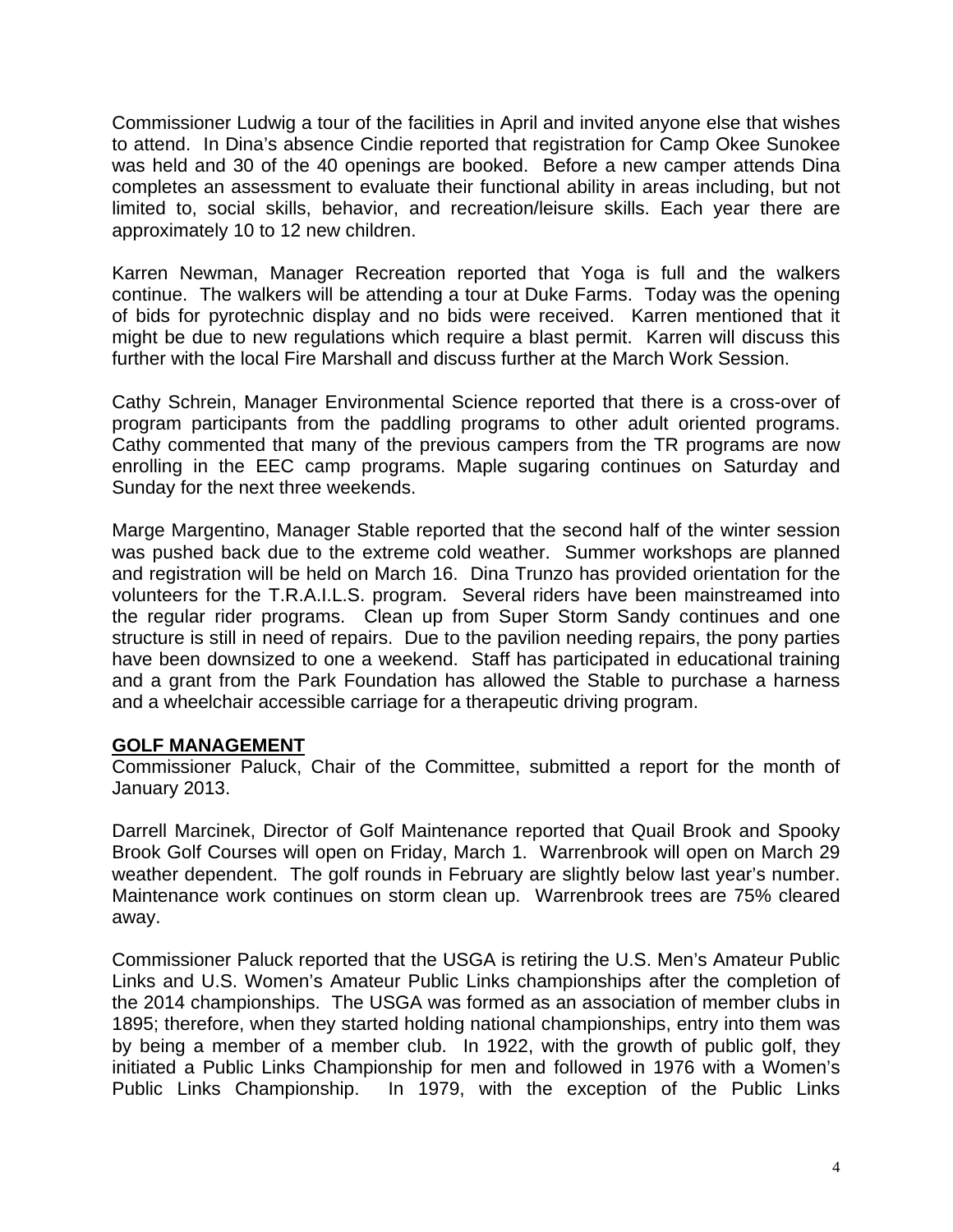Championships, all USGA championships are open to all golfers who meet the gender, age, and handicap requirements. In the past 20 years there has been a huge growth in semi-private and private, with some public play, etc. thus making the Public Links Championships very difficult to administer. In 2014, the USGA will initiate two new Four-Ball Championships for men and women.

The Golf Committee would like to host a USGA men's championship. The Committee will give a report in April on what championship they would like to apply for. Secretary-Director Brown also asked the Commissioners to allow the golf staff to put together a proposal to host the Men's Open Sectional Qualifier which requires two golf courses. The Park Commission would continue to work with the USGA and partner with another private course to be considered for such a championship. Commissioner Paluck stated that the WAPL went well and everyone at Neshanic Valley Golf Course did a great job. President Fuerst urged Dot to let the Golf Committee know that they should proceed with applying for a future USGA championship.

## **INFORMATION MANAGEMENT**

Commissioner Hansen, Chair of the Committee, submitted a report for the month of January 2013.

Alex Mathew, Manager Information Management reported that the wireless connection between Colonial Park Horticulture and the maintenance building is completed. The Somerset County Park Foundation website is now available through the Park Commission's website. Alex thanked Maryann Zecca for her work on posting the webpage.

## **VISITOR SERVICES**

Commission Crosby, Chair of the Committee, submitted a report for the month of January 2013.

Dave Dendler, Manager Park Rangers reported that staff continues to assist the Stable with tree removal. Applications for seasonals continue to be reviewed. This is a good time of the year for staff to check the equipment for safety. CPR and first aid classes continue.

## **PROPERTY MANAGEMENT**

Commissioner Crosby, Chair of the Committee, submitted a report for the month of January 2013.

Don Korbobo, Property Management Coordinator reported that tree work with staff continues. Don continues to get calls regarding trees down on neighboring properties from Super Storm Sandy. The Carrier Clinic farm bid will be advertised tomorrow which is for 140 acres of farm land.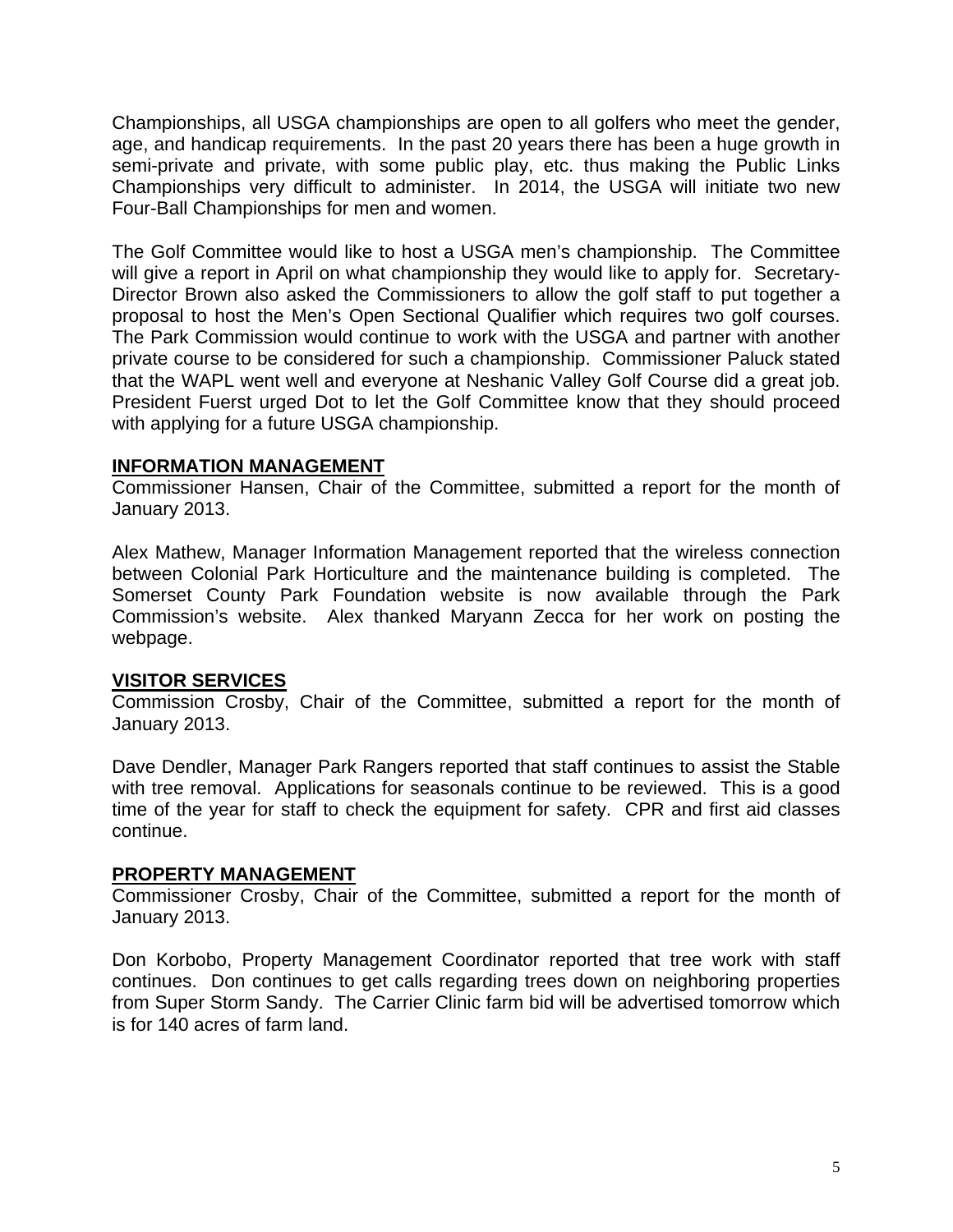## **PLANNING AND LAND ACQUISITION**

Commissioner Haines, Chair of the Committee, submitted a report for the month of January 2013.

Tom Boccino, Parks Section Principal Planner, Land Acquisition reported that the Open Space Advisory Committee Annual Report was distributed. The total land acquired in 2012 was 302 acres for a total of 13,300 acres. Tom continues to work on acquisitions and with Adam on design of projects.

#### **CAPITAL FACILIITES – CONSTRUCTION and ENGINEERING**

Commissioner Paladino, Chair of the Committee, submitted a report for the month of January 2013.

Commissioner Paladino reported that the next Capital Facilities meeting is scheduled for Monday, February 25 at 8:00 a.m.

Adam Slutsky, Principal Engineer, reported that construction on the Howe All-Purpose Fields are 70% completed. The dredging on the Colonial Park pond is more than half completed and the Raritan River Greenway bikeway will be completed shortly after the fabricated bridges are installed. Demolition of certain structures acquired through the open space program also continues.

Commissioner Florio questioned what is in the pond that is being dredged. Adam reported that an outside firm is doing the dredging and handling the disposal of the materials. These two ponds have not been dredged in many years and sediment has built up greatly reducing water depths.

#### **PARK MAINTENANCE & HORTICULTURE**

Commissioner Consiglio, Chair of the Committee submitted a report for the month of January 2013.

Jim Avens, Manager Horticulture reported that Buck Garden Art and Photography Exhibit has 25 artists displaying their work. The Rose Pruning workshop will be held on March 9. Buck Garden and Colonial Park garden were part of the New Jersey Flower and Garden Show held last week. Approximately 30,000 people attended.

Mike Ballow, Manager Park Maintenance reported that staff has been busy with Super Storm Sandy clean up. Out of 178 stumps, 117 have been ground down. Staff continues to do safety pruning at Skillman Park. The poles and wires have been removed. A temporary storage trailer has been made available.

Pierce Frauenheim, Deputy Director Park Maintenance reported that staff worked with Manville on obtaining a trailer to be used at Skillman for the maintenance staff. FEMA staff offered the trailer for \$1.00 to be used as a locker room. President Fuerst commented that this is another example of shared services.